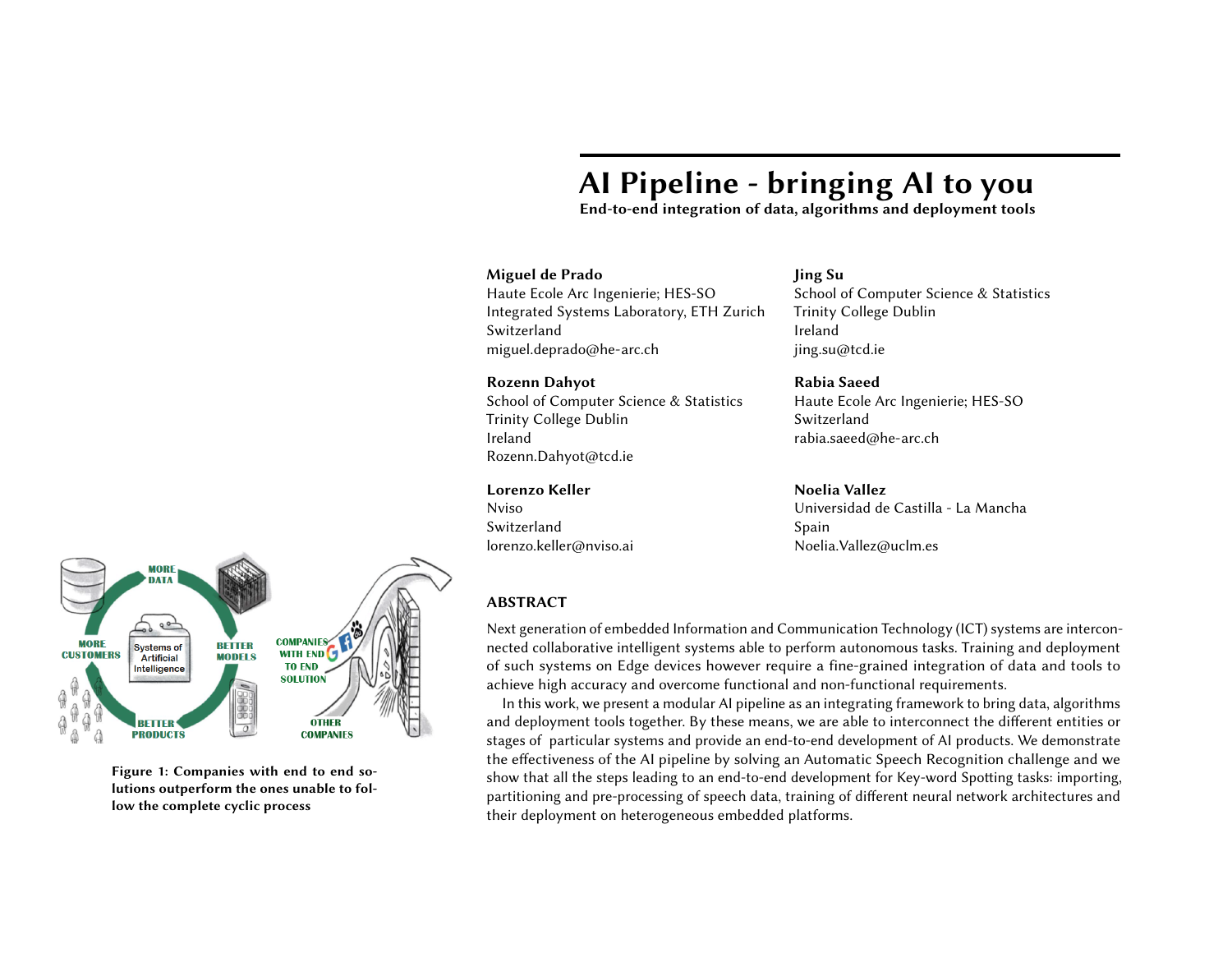

Figure 2: Keyword Spotting (KWS), a special case of ASR, is the process of recognizing predefined words from a speech signal. The process involves converting speech signals into a feature vector that can be used as an input to a model. The model then compares the input to the predefined words and detects their presence.[\[Zhang et al. 2018\]](#page-8-0)

## **KEYWORDS**

AI pipeline, Key-word Spotting, fragmentation

## INTRODUCTION

Artificial Intelligence (AI) is rapidly spreading to embedded and Internet-of-Thing (IoT) devices in a new form of distributed computing systems. Fragmentation of AI knowledge and tools is becoming an issue difficult to overcome for most stakeholders. Only large companies, e.g. Google, Apple, are able to build end-to-end systems where data, algorithms, tools and dedicated hardware are built together and optimized for Deep Learning applications. Such companies are taking the lead of the AI industry partly due to having privileged access to data, see Fig. [1.](#page-0-0)

<span id="page-1-0"></span>Automatic Speech Recognition (ASR) is a classical AI challenge where data, algorithms and hardware must be brought together to perform well. Upon the introduction of Deep Neural Network (DNN) models, speech recognition accuracy has been greatly improved and the word error rate can be as low as 5.5% [\[Saon et al.](#page-8-1) [2017\]](#page-8-1). However, a top score in standard benchmark datasets, e.g., 2000 HUB5 [\[hub 2002\]](#page-8-2), does not guarantee successful ASR deployment in real-world scenarios. Speech source with regional accents has high phonetic variance even in the same word, and expressions in dialects may exceed standard transcription dictionary. These scenarios suppose a great challenge as retraining a recognizer system with large amount of real-user data becomes necessary before the system is deployed. Therefore, only stakeholders that are able to acquire large amounts of data and knowledge, state-of-the-art algorithms and highly optimized tools for deployment are able to overcome such a problem.

Opposed to monolithic and closed solutions, Bonseyes [\[et al. 2017\]](#page-8-3) comes in as a European collaboration to facilitate Deep Learning to any stakeholder and to reduce development time and cost of ownership. Developing AI solutions such as ASR, is a significant engineering and organizational effort that requires large investments as there are significant technological barriers (e.g. ease of usage, fragmentation, reliability). In this context, Bonseyes proposes an AI pipeline framework as a way to overcome these barriers and to provide key benefits such as scalability, reusability, reproducibility and flexibility. We demonstrate the effectiveness of the AI pipeline by applying it to Key-word Spotting (KWS), a special case of ASR challenge, see Fig. [2.](#page-1-0)

## BACKGROUND

We propose an end-to-end AI pipeline to solve four main tasks: data collection, model training, deployment on constraint environment e.g. speech recognition in a car, and IoT integration. More tasks can be added based on the needs of the application. Fragmentation easily occurs between these tasks as each task needs and employ specific formats to operate. The AI pipeline allows to link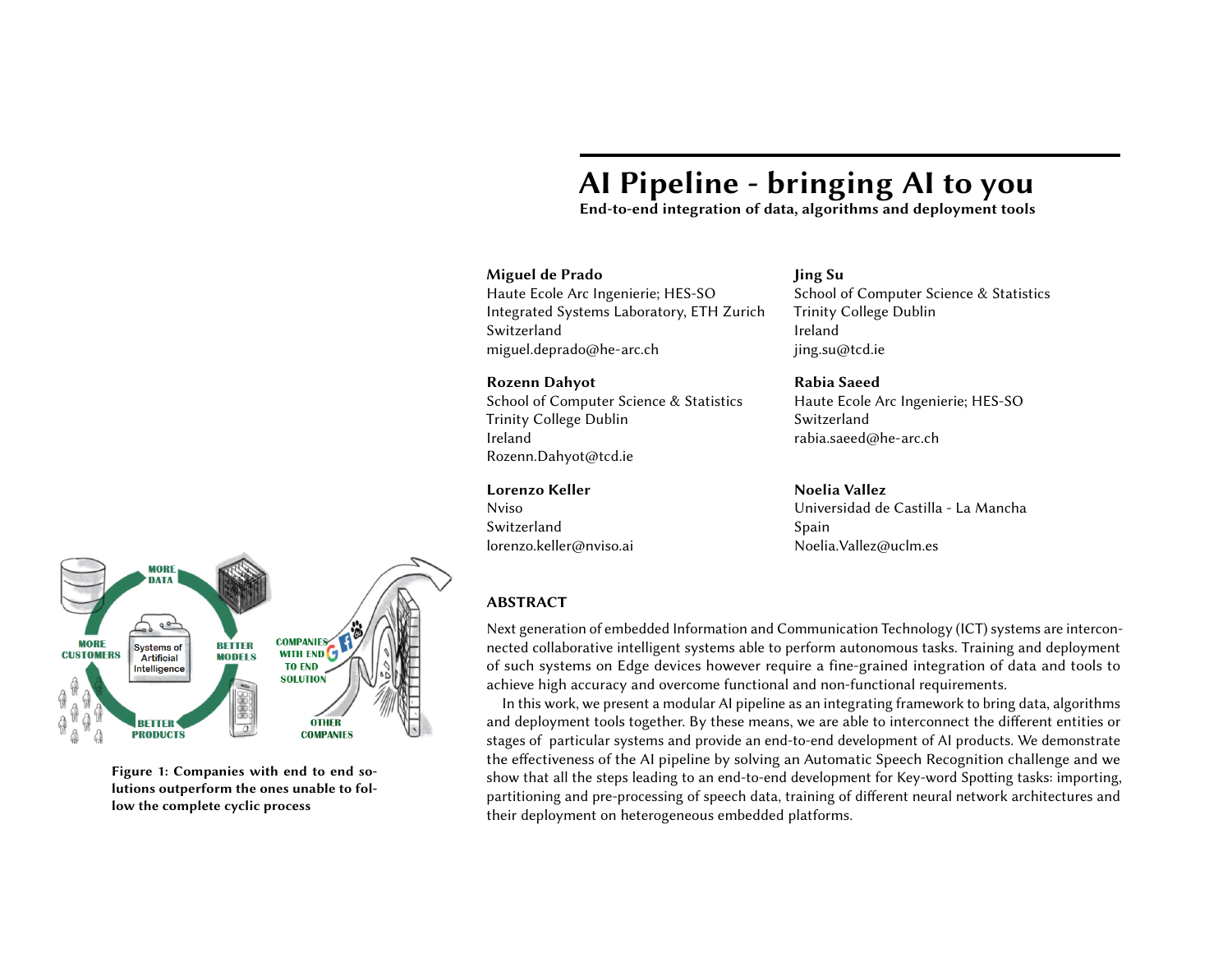

Figure 3: AI data collection and training pipeline



fragmented environments by covering three main concepts: tools, artifacts and workflows. Artifacts are the data elements that tools generate and consume. Workflows describe the tool that composed the pipelines and how to chain them to achieve a given goal. The AI pipeline relies on Docker containers [\[doc 2018\]](#page-8-4) to package all software dependencies needed to run a tool. In addition, a high-level HTTP API is defined to control the workflows and tools.

## KEYWORD SPOTTING PIPELINE (KWS)

<span id="page-2-0"></span>Our KWS pipeline contains 7 functional units:

Download and split Google speech commands dataset Import training and tests dataset Generate MFCC of training and test samples Train DNN models Benchmark DNN models Deployment optimization IoT integration

Next, we introduce and explain the main components of the AI pipeline for KWS.

# AI DATASET COLLECTION AND PREPARATION

This includes all steps needed to obtain and pre-process the data as needed for the training and benchmarking phases (Fig. [3\)](#page-2-0). The tool downloads the complete Google Speech Commands dataset [\[Spe](#page-8-5) [2017\]](#page-8-5) containing WAV files. The raw data is downloaded from the provider, parsed and standardized into HDF5 format files to comply with reusability and compatibility. Finally, data is partitioned into training, validation and benchmarking sets.

In case of training set, the import tool stores each WAV file together with sample ID and class label in one data tensor. This data tensor follows Bonseyes data format. Keyword labels are read from corresponding folder names. This single data tensor is used as input to the next tool. Validation set and test set can be imported in the same way.

# MFCC GENERATION AND KWS

<span id="page-2-1"></span>MFCC is a well-known audio feature for music and speech processing [\[Tzanetakis and Cook 2002\]](#page-8-6). In KWS pipeline, the feature generation tool produces MFCC features of each audio sample and saves MFCC features together with keyword labels and sample IDs in a HDF5 file. The Librosa library [\[McFee et al.](#page-8-7) [2015\]](#page-8-7) is adopted in this tool. Each output sample of MFCC contains 40 frequency bands in the spectrogram as well as 44 temporal windows per second. The generated MFCC features (training set and test set) can also be reused for training and benchmarking tools of new models. Fig. [4](#page-2-1) illustrates an audio signal and its MFCC features.

Figure 4: (a) Input Signal is converted to (b) MFCC feature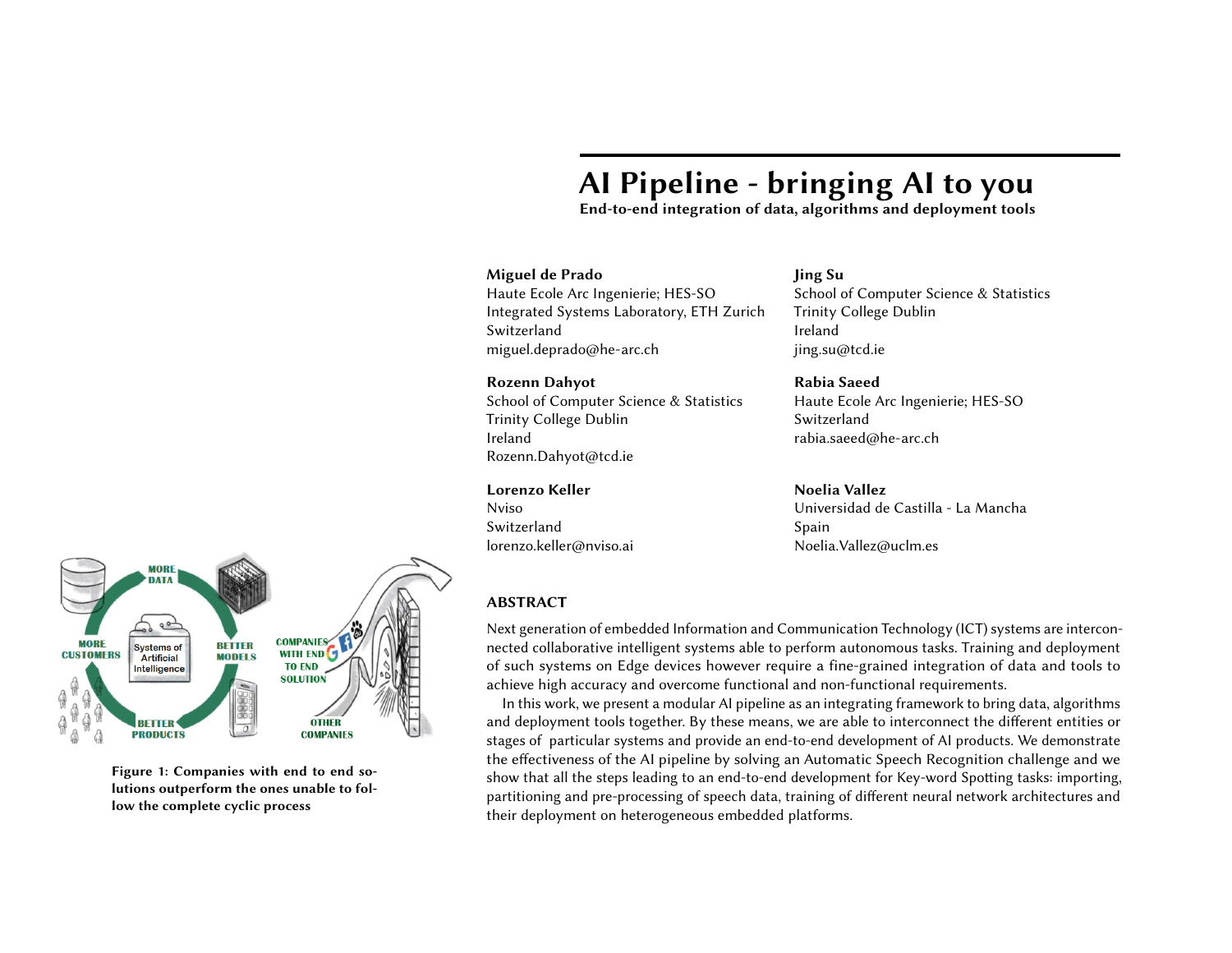| Layer             | Filter Shape | Stride | Padding |
|-------------------|--------------|--------|---------|
| Conv1             | 4 X 10 X 100 | 1 X 2  | 2 X5    |
| Conv <sub>2</sub> | 3 X 3 X 100  | 2 X 2  | 1 X 1   |
| Conv $3\,6$       | 3 X 3 X 100  | 1 X 1  | 1 X 1   |
| Pooling           | 21 X 12 X 1  |        |         |

Table 1: CNN model architecture in which Filter Shape follows (H x W x C), Stride follows (H x W) and Padding follows (H x W). H: Height, W: Width, C: Channel.

| Layer              | Filter Shape          | Stride | Padding |
|--------------------|-----------------------|--------|---------|
| Conv1              | 4 X 10 X 100 X 1      | 1 X 2  | 2 X 5   |
| $DS_Conv1(D)$      | 3 X 3 X 100 X 100     | 2 X 2  | 1 X 1   |
| $DS_Conv1(P)$      | $1$ X $1$ X $1$ X $1$ | 1 X 1  |         |
| $DS_{Conv2}$ 5 (D) | 3 X 3 X 100 X 100     | 1 X 1  | 1 X 1   |
| DS Conv2 $5(P)$    | $1$ X $1$ X $1$ X $1$ | 1 X 1  |         |
| Pooling            | 3 X 3 X 1 X 1         |        |         |

Table 2: DS\_CNN model architecture in which Filter Shape follows (H x W x C x G), Stride follows (H x W) and Padding follows (H x W). H: Height, W: Width, C: Channel, G: Group, D: Depthwise, P: Pointwise.

#### TRAINING AND BENCHMARKING

Three different KWS neural network architectures have been implemented to cross-compare accuracy, memory usage and inference time: Convolutional Neural Network (CNN), Depth-wise Separable CNN (DS-CNN) and Long short-term memory (LSTM) based network. The training procedures are defined in separate training tools to facilitate tools reusability and modularity. All training tools generate automatically both the training model and the solver definition files. These tools import the output generated in the MFCC generation step using the training dataset where the extracted MFCC features and labels are packed all together into an HDF5 file. Batch size and number of iterations can be specified in the workflow files that control the execution of the tools.

The flexibility of the dockerized training pipeline allows us to create additional tools that perform model optimizations during training such as quantization or sparsification. In this case, the new model can be trained from scratch using these optimizations or using a pre-trained model with a new training dataset to optimize and adapt the final model.

<span id="page-3-0"></span>A benchmarking tool has been built to validate the trained models. This tool takes two inputs: the MFCC features generated from the test dataset (HDF5 file) and the trained model. Inference is performed and the predicted classes are compared with the provided ground truth and the results are stored in a JSON file.

# Network Architectures

In order to build a model with small footprint, we choose a CNN architecture with six convolution layers, one average pooling layer and one output layer. More specifically, each convolution layer is followed by one batch normalization layer [\[Ioffe and Szegedy 2015\]](#page-8-8), one scale layer and one ReLU layer [\[Nair and Hinton 2010\]](#page-8-9). Output features of the pooling layer are flattened to one dimension before connecting with the output layer.

CNN model architecture is explained per layer in Table [1.](#page-3-0) We can see that the first convolution layer uses a non-square kernel of size 4 x 10. This kernel maps on 4 rows and 10 columns of a MFCC input image, which in turn refers to 4 frequency bands and 10 sampling windows. A 4 x 10 kernel has advantage in capturing power variation in a longer time period and narrower frequency bands. This setting complies with [\[Zhang et al.](#page-8-0) [2018\]](#page-8-0). In the following convolution layers (Conv2 Conv6) 3 x 3 square kernels are applied.

Depthwise Separable CNN (DS\_CNN) is introduced by [\[Howard et al.](#page-8-10) [2017\]](#page-8-10), and it is also applied for KWS. In this study, a DS\_CNN model has one basic convolution layer (Conv), five depthwise separable convolution layers (DS\_Conv), one average pooling layer and one output layer. A DS\_Conv layer is composed of a depthwise convolution layer and a pointwise convolution layer, each is followed by one normalization layer, one scale layer and one ReLU layer. Table [2](#page-3-0) explains parameter settings of the DS\_CNN model.

4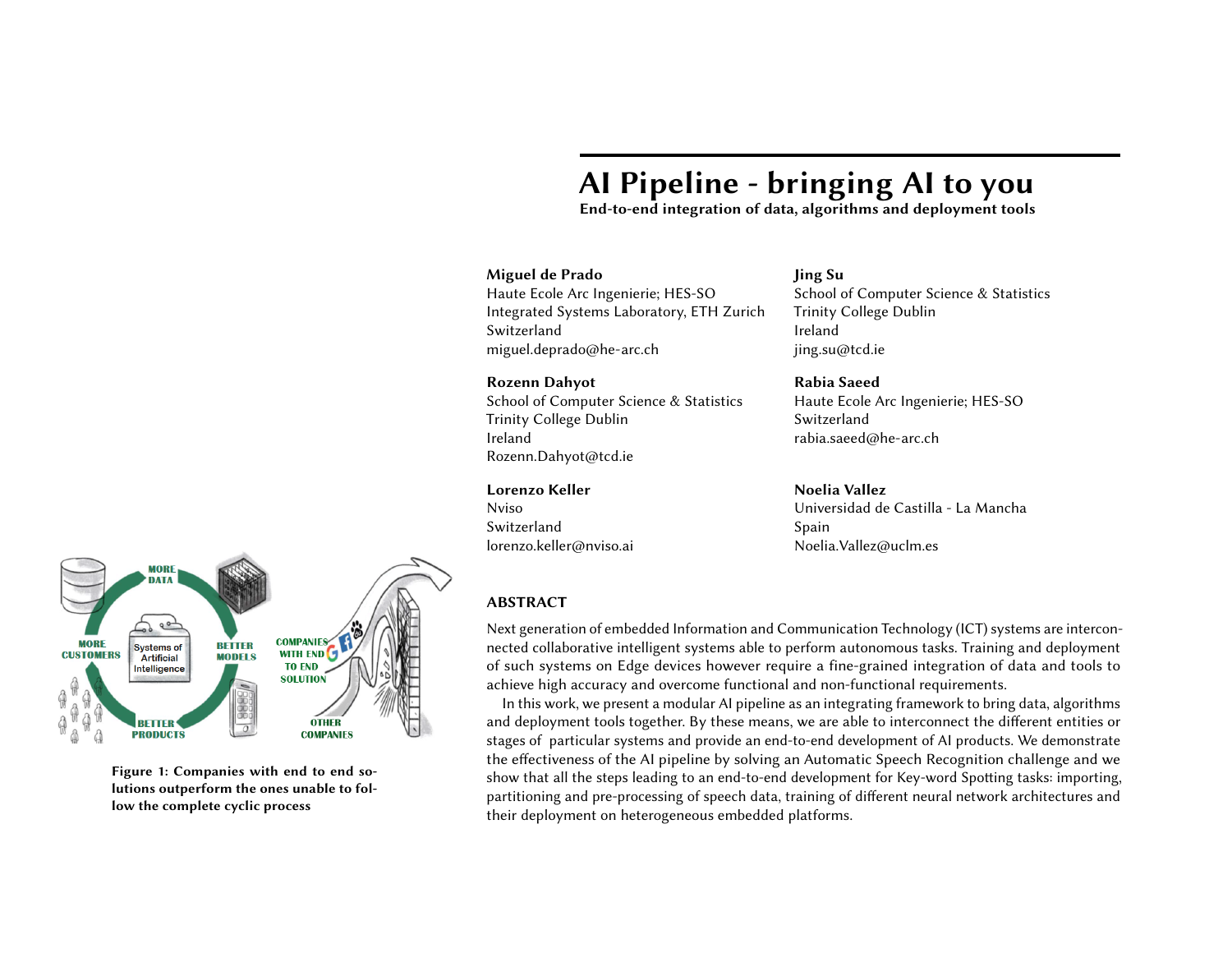

Figure 5: AI application can be executed by LPDNN or a 3rd party framework. Application can be deployed on one or several processing systems.



Figure 6: LPDNN. External libraries can be used to build optimized plugins using LPDNN Inference or can be used as selfcontained frameworks for AI applications.

#### Training Configurations

CNN and DS\_CNN models are trained using Bonseyes-Caffe. Training is carried out with multinomial logistic loss and Adam optimizer [\[Kingma and Ba 2015\]](#page-8-11) over a batch of 100 MFCC samples (since input sample size is 40 x 44, we opt to use a relatively big batch size). Each model is trained for 40K iterations following a multi-step training strategy. The initial learning rate is 5  $\,$  10  $^{\,3}.$  With every step of 10K iterations, learning rate drops to 30% of previous step.

## DEPLOYMENT OPTIMIZATION

# <span id="page-4-0"></span>LPDNN

LPDNN is an inference engine optimizer developed within the Bonseyes project to accelerate the deployment of neural networks on embedded devices [\[de Prado et al.](#page-8-12) [2018a\]](#page-8-12). In this work, we integrate LPDNN and its optimization capabilities into the AI pipeline to optimize the deployment of the trained KWS models for a specific embedded target platform, see Fig. [6.](#page-4-0) The overall goal of LPDNN is to provide a set of AI applications, e.g. detection, classification, recognition, which can be ported and optimized across heterogeneous platforms, e.g. CPU, GPU, FGPA, VPU, see Fig. [5.](#page-4-0) LPDNN features a complete development flow for users aiming to take up AI solutions on their systems:

Reference platforms support and Board Support Package (BSP) containing toolchains. A wide set of sample models e.g. Mobilenets, GoogleNet, VGG16, Resnets. Optimization tools such as model compression and design space exploration.

Integration of 3rd-party libraries.

Benchmarking tool at several levels of abstraction, e.g. layer, network and application.

In the heart of LPDNN, there is an inference module (LPDNN Inference) which generates code for the range of DNN models and across the span of heterogeneous platforms. LPDNN Inference provides compatibility with Caffe [\[Caf 2018\]](#page-8-13) and ONNX [\[onn 2017\]](#page-8-14) while improving the execution of trained deep networks on resource-constrained environments. LPDNN Inference provides a plugin-based architecture where a dependency-free inference core is complemented and built together with a set of plugins to produce optimized code for AI APPs, see Fig. [7.](#page-5-0) In addition, LPDNN supports the integration of 3rd-party libraries at two different levels:

Fine grain: developing a plugin at LPDNN Inference level for specific layers to accelerate the inference by calling optimized primitives of the library. Besides, several libraries can be combined or tuned to boost the performance of the network execution, e.g. BLAS, ARM-CL, cuDNN, etc. Coarse grain: as a self-contained framework at LPDNN level for AI APPs, e.g. TensorRT, TI-DL, NCNN, etc. External frameworks are included in LPDNN as certain embedded platforms provide their own specific and optimized framework to deploy DNNs on them.

5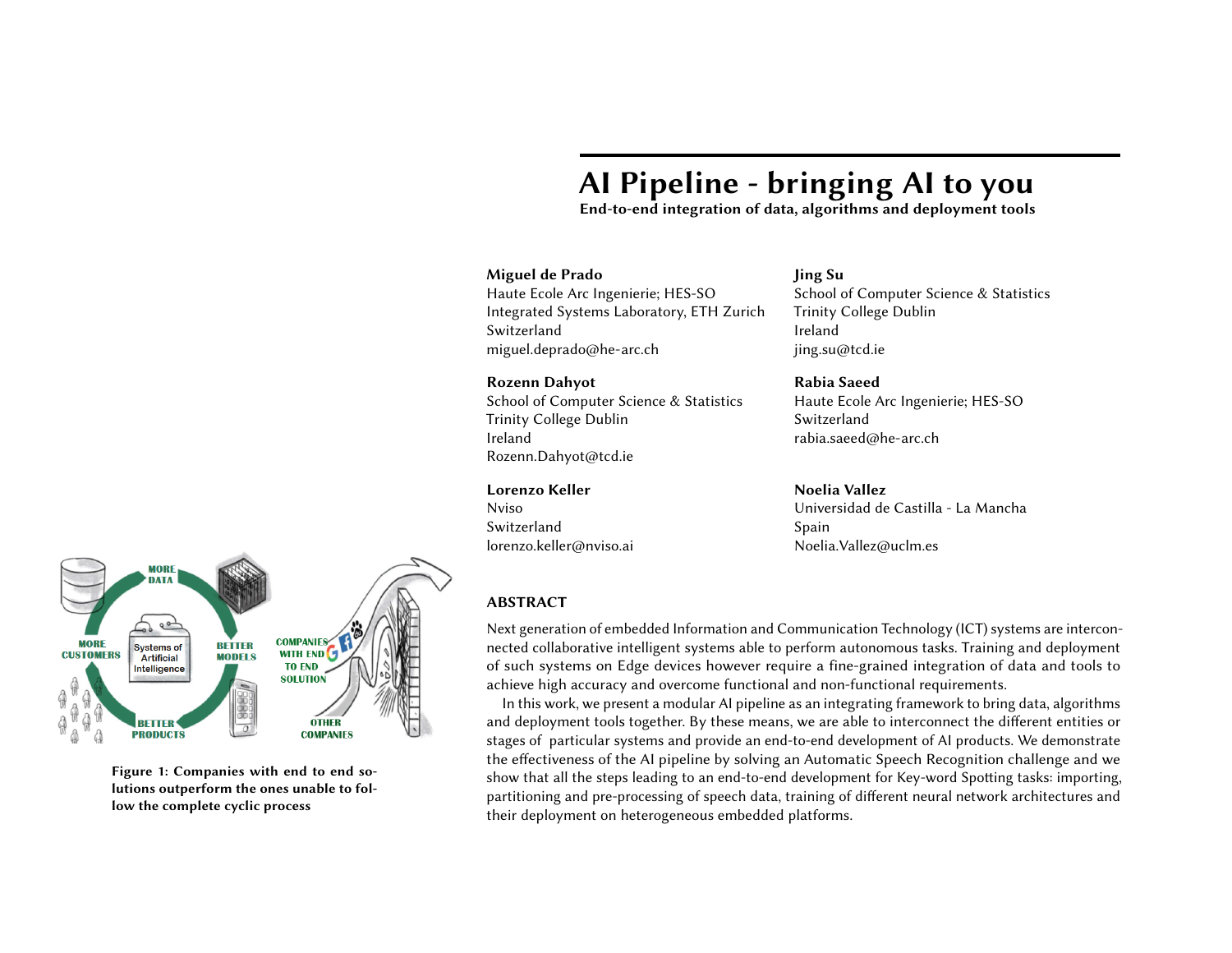

Figure 7: LPDNN Inference. Plugins can be included for specific layers which allows a broad design space exploration suited for the target platform and performance specifications.



Figure 8: Optimization can be achieved by deploying one or several layers on different processing systems based on their capabilities regarding latency, memory or accuracy. Colours match Fig. [5.](#page-4-0)

When building an AI application, LPDNN can redirect the flow to either Inference or to an external framework. Being able to integrate 3rd-party libraries and frameworks broadens the scope of LPDNN as by default, LPDNN can be at least as good as any other included framework.

In this work, LPDNN provides inference acceleration for the KWS architectures: CNN, DS-CNN and LSTM. CNNs can be accelerated by calling BLAS (CPU) or Cuda (GPU) routines which implement highly optimized matrix multiplication operations. DS-CNN improves the execution of standard CNN as it reduces the number of multiplication operations by dividing a normal convolution into two parts: depth-wise and point-wise convolution. LPDNN makes use of Arm-CL optimized routines to parallelize kernel execution of depth-wise convolutions [\[arm 2018\]](#page-8-15). LSTM (Long-Short Term Memory) is a variant of Recurrent Neural Networks (RNN). These networks implement a memory state so as to predict results based on current and previous inputs. LPDNN supports time-series inputs and LSTM layers with multi-gated units, see Fig. [9.](#page-6-0)

#### <span id="page-5-0"></span>Heterogeneous computing

A main factor for LPDNN is performance portability across the wide span of hardware platforms. The plugin-based architecture maintains a small and portable core while supporting a wide range of heterogeneous platforms including CPUs, GPUs, DSPs, VPUs and Accelerators. Certain computing processors may provide better performance for specific tasks depending on the model architecture, data type and layout which brings a design exploration problem, see Fig. [8.](#page-5-1)

## Network Space Exploration

<span id="page-5-1"></span>We propose a learning-based approach called QS-DNN [\[de Prado et al.](#page-8-16) [2018b\]](#page-8-16) where an agent explores through the design space, e.g. network deployment, across heterogeneous platforms to find an optimal implementation by selecting optimal per-layer configuration as well as cross-layer optimizations. The agent's aim is to learn an optimized path through a set states S i.e. layer representations, employing a set of actions A i.e. layer implementations. Neural networks can be further compressed through approximation. A quantization engine is integrated within LPDNN which analyzes the sensitivity of each layer to quantization and performs a Neural Network Design Exploration.

# IoT INTEGRATION

Generally, AI enabled systems are part of a broader application and service ecosystem that supports a value chain. The integration of AI enabled systems into an IoT ecosystem is of particular interest when it comes to resource-constrained systems. This type of integration backs two major scenarios which are relevant for Automatic Speech Recognition in low-power and autonomous environments e.g. Automotive, Medical Health Care and Consumer Electronics.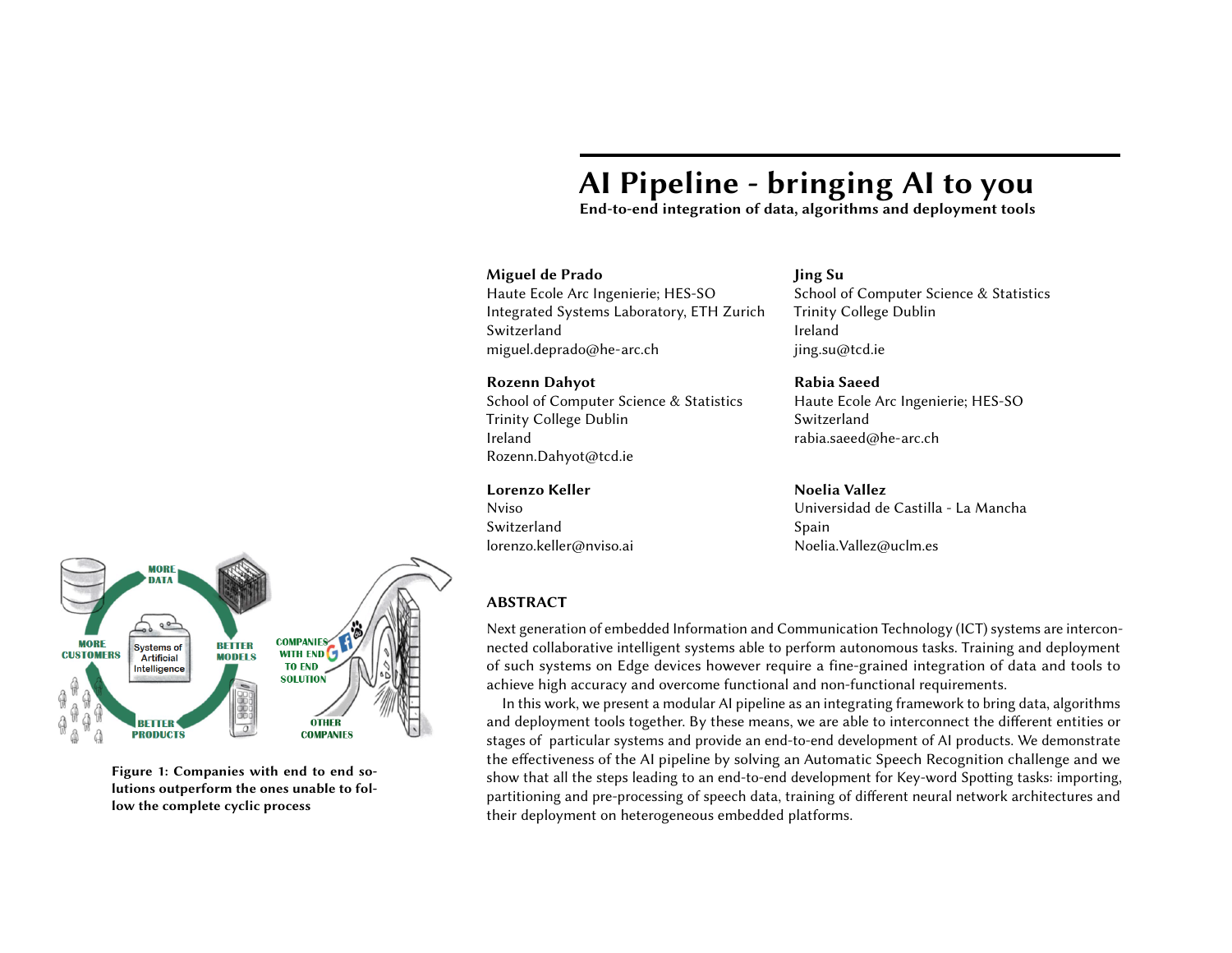

Figure 9: Memory of LSTM comes from the feedback mechanism. The output of each time step  $h_t$  along with the cell state  $C_t$ are used as an input in the next time step. A single LSTM cell (shown above) consists of 3 gates (input, output and forget gate), used to exploit the system's memory [\[Hochreiter and Schmidhuber 1997\]](#page-8-17). Apart from the conventional data input  $X1_t$ , an indicator  $X2_t$  to specify the start of a new time series is also required.

#### **FIWARE ENABLERS**

**FIWARE ENABLERS** 



#### Edge-processing

Speech data are processed on the embedded AI device and results are retrieved and stored in the cloud for further processing and exploitation, see Fig. [10-](#page-6-0)A. Since the amount of data that should be dealt with can be large, the use of IoT architectures as an integration mechanism is highly relevant.

## <span id="page-6-0"></span>Cloud-processing

Part of the computation steps in the embedded system is delegated to server- or cloud-based AI engines. This scenario can be of great interest for constrained systems when their resources are not able to offer enough computational power to execute AI algorithms, see Fig. [10-](#page-6-0)B. IoT architectures offer an elegant solution for this integration to many distributed and diversified AI systems which can notably benefit from such integration.

Bonseyes relies on the FIWARE platform [\[fiw 2018\]](#page-8-18) for the implementation of the integration pipeline. For the integration of both scenarios, we use a set of FIWARE Generic Enablers not only to exchange data between different enablers but also to manage embedded AI systems as IoT agents. In addition, the second scenario requires the use of Kurento Media Server in order to seamlessly transfer media contents from the embedded AI platforms to the cloud computing infrastructure.

#### RESULTS AND DISCUSSION

Table [4](#page-7-0) shows benchmark scores of CNN models and DS\_CNN models trained with Bonseyes-Caffe [\[bon 2018\]](#page-8-19) for KWS. The test set contains 2567 audio samples which are recorded from totally different speakers of the training samples. After 40K iterations training (batch size 100), CNN model marks 94.23% accuracy on test set and the model size is 1.8 MB. DS\_CNN model marks 90.65% accuracy and the model size is 1 MB. With current hyper-parameter settings, DS\_CNN is 4% less accurate than CNN, but its model size is about half of CNN. According to Zhang et al.[\[Zhang et al.](#page-8-0) [2018\]](#page-8-0), DS CNN has potential to be more accurate and we will refine this model. The encouraging aspects come from quantization  $(Q)$  and sparsification  $(S)$  functions. On both CNN and DS\_CNN,  $Q$  and S have minor disadvantage (< <sup>0</sup>.7% loss) on test accuracy. However, 16-bit quantization can save half memory space (here we use 32-bit space to save a quantized model). An S model can be faster than original version. A  $Q+S$  model is more accurate than an S model. In this work, we have decided to build a small footprint KWS model in the pipeline to ease the deployment on edge devices and easy adoption of customer-owned data.

LPDNN brings further optimization to trained models by generating specific and optimized code for the platform where the model is to be deployed. By searching through the Network Design Space when the model is deployed on a platform, we can find a suitable set of primitives that optimize inference on the platform. Table [3](#page-7-1) shows the improvement in performance of QS-DNN (LPDNN

Figure 10: Bonseyes relies on the FIWARE platform [\[fiw 2018\]](#page-8-18) for the implementation of the integration pipeline.

7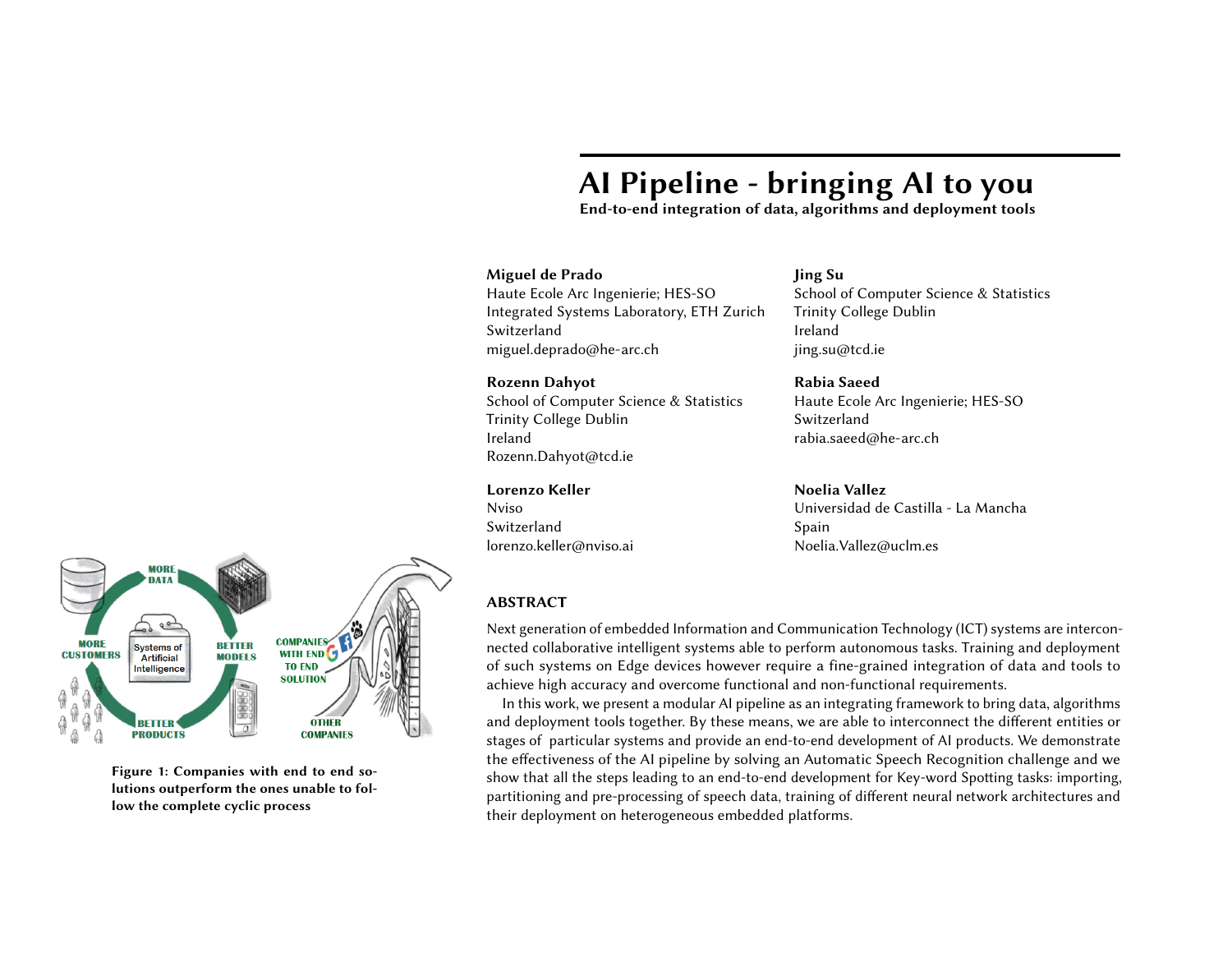| Model            | Acc    | Sparsity | Size    |
|------------------|--------|----------|---------|
| CNN              | 94.23% | $0\%$    | 1832 KB |
| $CNN + Q$        | 94.04% | $0\%$    | 1835 KB |
| $CNN + S$        | 93.69% | 39.6%    | 1832 KB |
| $CNN + Q + S$    | 94.27% | 39.8%    | 1835 KB |
| DS CNN           | 90.65% | $0\%$    | 1017 KB |
| DS $CNN + Q$     | 90.62% | $0\%$    | 1021 KB |
| DS $CNN + S$     | 89.96% | 27.9%    | 1017 KB |
| DS $CNN + Q + S$ | 90.19% | 27.7%    | 1021 KB |

Table 4: Benchmark of the trained CNN models. Q:Quantization (16-bit), S: Sparsification, Acc: Accuracy on test set.

<span id="page-7-1"></span>Mobile-**MobileNet** MobileNet | MobileNet Processor Method LeNet-5 AlexNet SqueezeNet GoogleNet Resnet32 **VGG19**  $v2$ FaceNet  $v1$ v1 SSD OpenBLAS  $1x$  $1x$  $1x$  $1x$  $1x$  $1x$  $1x$  $1x$  $1x$  $1x$ **NNPACK** 1,09x 0,66x  $0,95x$  $0,77x$  $0,87x$ 1,06x  $0,79x$  $1,54x$  $0,85x$  $0,75x$  $0,95x$ ArmCL  $0,82x$  $0,99x$  $1x$ 1,06x  $1,11x$  $0,97x$  $1x$  $1,11x$ 1,02x **GPGPU cuDNN**  $0,53x$  $5,13x$  $1,62x$  $9,37x$ 8,85x  $1,27x$  $1,89x$  $1,4x$  $1,28x$  $3,94x$ 

 $0,71x$ 

 $1,73x$ 

 $0,76x$ 

11,25x

 $1,33x$ 

 $5,33x$ 

 $2,04x$ 

26,67x

 $1,26x$ 

 $2,29x$ 

 $1x$ 

1,81x

optimizer) when a RL-based agent is set to learn an optimal implementation by selecting a suitable combination of primitives per-layer:

Table 3: Inference time speedup of a GPGPU-based platform respect to OpenBLAS. Results correspond to most performing libraries employing their fastest primitive for single-thread and 32-bit FLT operations. QS-DNN shows the improvement of the search and clearly outperforms Random Search (RS) [\[de Prado et al. 2018b\]](#page-8-16).

 $1,13x$ 

 $2,3x$ 

#### <span id="page-7-0"></span>CONCLUSION AND FUTURE WORK

 $1,55x$ 

 $1,69x$ 

RS

QS-DNN

1,66x

 $11,5x$ 

 $1,03x$ 

 $5,13x$ 

We have presented an AI pipeline to solve the Automatic Speech Recognition challenge. We have integrated a Key-word Spotting (KWS) system into the AI pipeline which addresses the current fragmentation of data, algorithms, hardware platforms and IoT services for building systems of Artificial Intelligence. The AI pipeline allows to link consecutive tasks by packaging the tools and dependencies and providing interconnectability between them. We have demonstrated the effectiveness of the pipeline by showing an end-to-end system to collect data, train and benchmark 3 different neural networks achieving up to 94% accuracy for KWS tasks.

We aim to extend the current status of the work for KWS by finalizing training of LSTM-based model and the last two steps of the pipeline: deployment optimization and IoT integration for KWS models. Thereon, we envision to fully optimize and deploy the trained models on low-power or IoT devices that can be employed for applications such as: healthcare sensing, wearable systems or car-driving assistant.

#### ACKNOWLEDGMENTS

This project has received funding from the European Union's Horizon 2020 research and innovation programme under grant agreement No 732204 (Bonseyes). This work is supported by the Swiss State Secretariat for Education, Research and Innovation (SERI) under contract number 16.0159. The opinions expressed and arguments employed herein do not necessarily reflect the official views of these funding bodies.